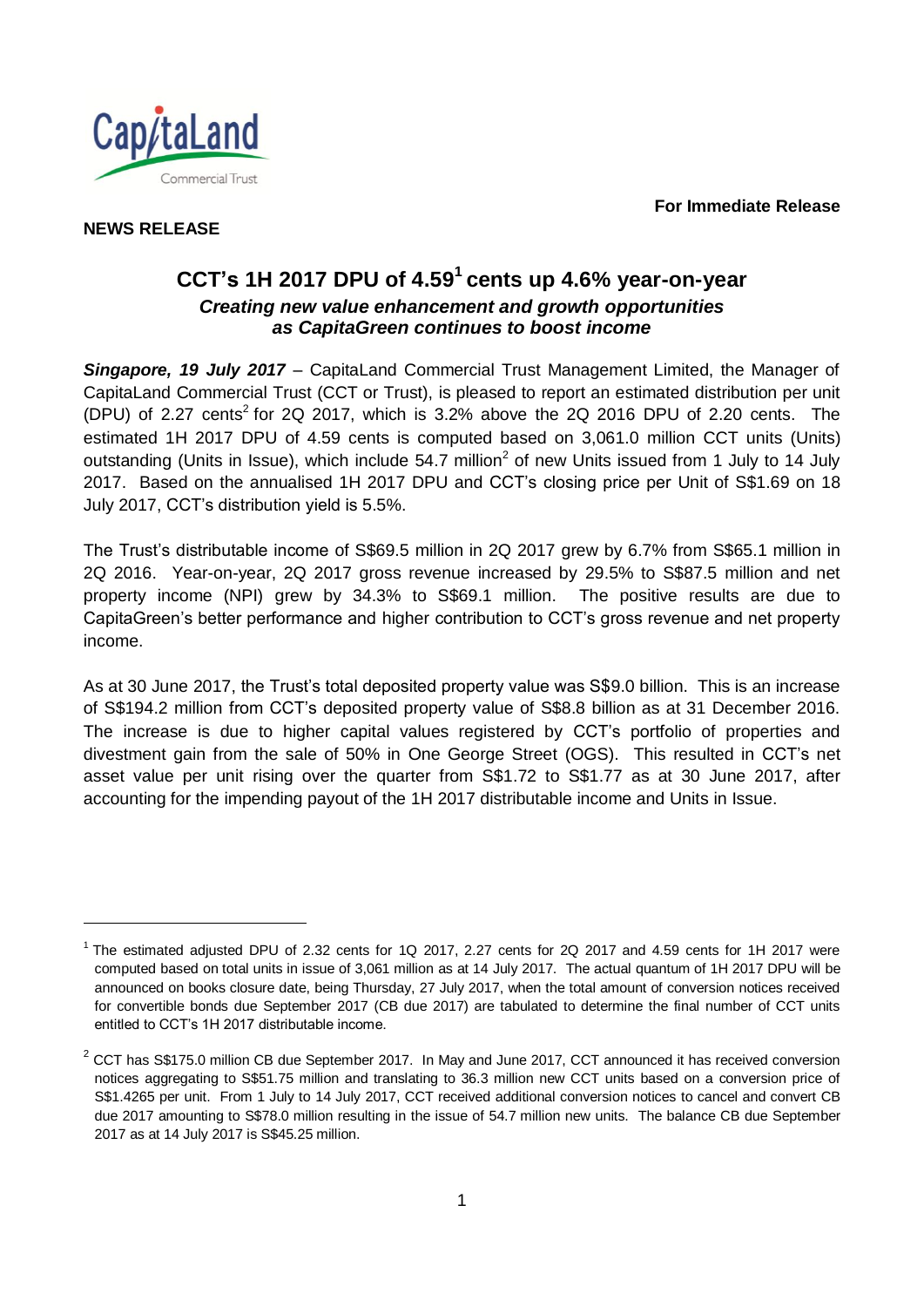The Trust's unaudited Consolidated Financial Statements for 2Q 2017 results are available on its website [\(www.cct.com.sg\)](http://www.cct.com.sg/) and on SGXNet [\(www.sgx.com\)](http://www.sgx.com/).

|                                                                       | 1Q 2017           | 2Q 2017           | 2Q 2016 | Change<br>$(\% )$ | 1H 2017           | 1H 2016 | Change<br>(%) |
|-----------------------------------------------------------------------|-------------------|-------------------|---------|-------------------|-------------------|---------|---------------|
| <b>Gross Revenue</b><br>(S\$'000)                                     | 89,525            | 87,495            | 67,572  | 29.5              | 177,020           | 134,429 | 31.7          |
| <b>Net Property Income</b><br>(S\$'000)                               | 69,855            | 69,103            | 51,451  | 34.3              | 138,958           | 103,479 | 34.3          |
| Distributable Income<br>(S\$'000)                                     | 71,292            | 69,467            | 65,088  | 6.7               | 140,759           | 129,933 | 8.3           |
| <b>Total Units</b><br><b>Outstanding as at</b><br>end of period (mil) | 2,969.0           | 3,006.3           | 2,956.3 | N.A.              | ۰                 | 2,956.3 | N.A.          |
| <b>Estimated</b><br><b>Distribution Per Unit</b><br>(cents)           | $2.40^{3}$        | 2.31 <sup>4</sup> | 2.20    | 5.0               | 4.71              | 4.39    | 7.3           |
| <b>Total Units</b><br>Outstanding as at 14<br>July $2017^2$ (mil)     | 3,061.0           | 3,061.0           | N.A.    | N.A.              | 3,061.0           | N.A.    | N.A.          |
| <b>Estimated DPU</b><br>(cents)                                       | 2.32 <sup>1</sup> | 2.27 <sup>1</sup> | 2.20    | 3.2               | 4.59 <sup>1</sup> | 4.39    | 4.6           |

#### **SUMMARY OF CCT GROUP RESULTS**

 $\overline{a}$ 

Ms Lynette Leong, Chief Executive Officer of the Manager, said: "CCT delivered a strong set of results this quarter, underpinned by the continued strong performance of CapitaGreen. The Trust's portfolio committed occupancy rate of 97.6% as at end June 2017 maintained its lead over the market occupancy rate of 94.1% despite oversupply conditions in the office market. During the quarter, we announced the sales of One George Street and Wilkie Edge and are pleased to have achieved sale prices of 16.7% and 39.3% above the respective 31 December 2016 book values and at exit yields of 3.2% and 3.4% per annum respectively. Net proceeds from these two asset sales are expected to total approximately S\$833 million<sup>5</sup>, greatly enhancing CCT's financial flexibility. In line with our portfolio reconstitution strategy for CCT, we will reinvest most of the proceeds into value enhancement opportunities so as to generate attractive, sustainable returns for CCT's unitholders."

Ms Leong added: "On 13 July 2017, we announced our decision to redevelop Golden Shoe Car Park (GSCP) into a 280-metre tall, 51-storey landmark integrated development through a joint venture (JV). By taking a 45% stake in the JV, we are mitigating CCT's development risk exposure, whilst creating an acquisition pipeline for the remaining 55% stake of the commercial component through the call option that is exercisable after the development is completed. This is a similar

 $3$  The estimated DPU of 2.40 cents for 1Q 2017 was announced on 19 April 2017 and computed based on the number of units issued as at 31 March 2017.

 $^4$  The estimated DPU of 2.31 cents for 2Q 2017 was computed based on the number of units issued as at 30 June 2017.

<sup>&</sup>lt;sup>5</sup> Total net proceeds received for the sale of One George Street was S\$877 million. S\$321 million has been used to repay existing borrowings. S\$833 million is the aggregate of the remaining net proceeds from the sale of One George Street and Wilkie Edge.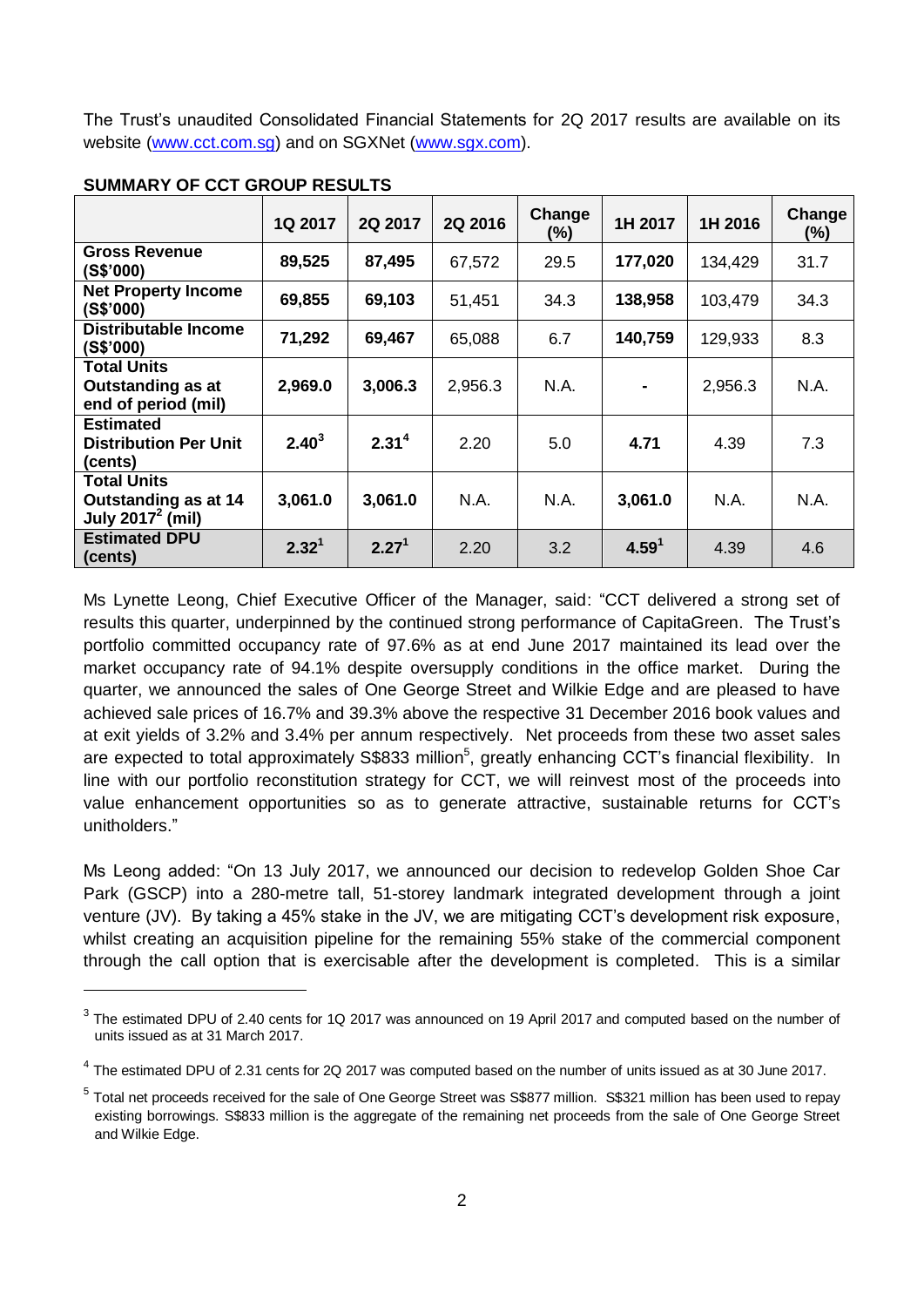model as CapitaGreen which has proven to be successful for CCT. We are optimistic that the same success will be replicated in the GSCP redevelopment, what more with the latter's strategic location within Raffles Place and its cutting-edge design that incorporates a seamless vertical integration of work, live and play features with 'future of work' and lifestyle innovations. It is expected to be completed in 1H 2021 when there is no projected new office supply in Raffles Place, the heart of the Central Business District (CBD). At a projected yield-on-cost of 5.0% per annum, this S\$1.82-billion integrated development will be a value-creation catalyst and consolidate CCT's position as the largest office landlord and commercial REIT in Singapore."

The Trust has a healthy balance sheet with an aggregate leverage of 35.2%<sup>6</sup> as at 14 July 2017 which is well below the regulatory limit of 45.0%. Its average cost of debt of 2.6% as at 30 June 2017 is stable. Around 85% of the Trust's borrowings are pegged at fixed rates, which offer greater certainty of interest expense in a rising interest rate environment. CCT has no debt maturing in 2017 except for the S\$175.0 million convertible bonds due on 12 September 2017, of which S\$129.75 million have been converted into CCT units. The remaining amount of convertible bonds is S\$45.25 million as at 14 July 2017.

In 2Q 2017, CCT signed approximately 201,000 square feet of leases, of which 39% were new leases. Leasing demand came from diverse business sectors including Banking, Insurance and Financial Services, Real Estate and Property Services and Legal. New and renewed tenants in 2Q 2017 included AEW Asia Pte. Ltd., A.M. Best Asia-Pacific (Singapore) Pte. Ltd., Mizuho Asia Partners Pte. Ltd. and Nagashima Ohno & Tsunematsu Singapore LLP.

## **Awards and Accolades**

CCT recently clinched top honours at the Singapore Corporate Awards 2017, bagging gold for Best Investor Relations and bronze for Best Annual Report under the REITS and Business Trusts category.

## **Outlook**

 $\overline{a}$ 

Based on data from CBRE Pte. Ltd., Singapore's Core CBD occupancy rate eased to 94.1% while that of the Grade A office saw a dip by 1.1% to 95.5%. Average monthly market rent for Grade A offices was flat at S\$8.95 psf in 2Q 2017 after being on the decline since 1Q 2015 and signaling that the market may have bottomed out. However, as a result of the preceding declines in market rents relative to the expiring rents of CCT's leases, it will continue to put pressure on the net property income of some properties in CCT's portfolio.

In line with CCT's portfolio reconstitution strategy to recycle capital for growth opportunities, the Trust has completed the sale of 50% of OGS on 19 June 2017 and the sale of GSCP to a joint venture for redevelopment. The completion of the sale of Wilkie Edge is expected in September 2017. The Manager will use the divestment proceeds to fund CCT's share of capital required for the redevelopment of GSCP and reduce CCT's existing borrowings. The Manager will also use some of the divestment gains to make up for the loss of distributable income contributions in 2H 2017 from One George Street (50%) and Wilkie Edge over the same period.

 $6$  The aggregate leverage of 35.2% took into account the cancellation and conversion of S\$78.0 million convertible bonds due September 2017 as at 14 July 2017.